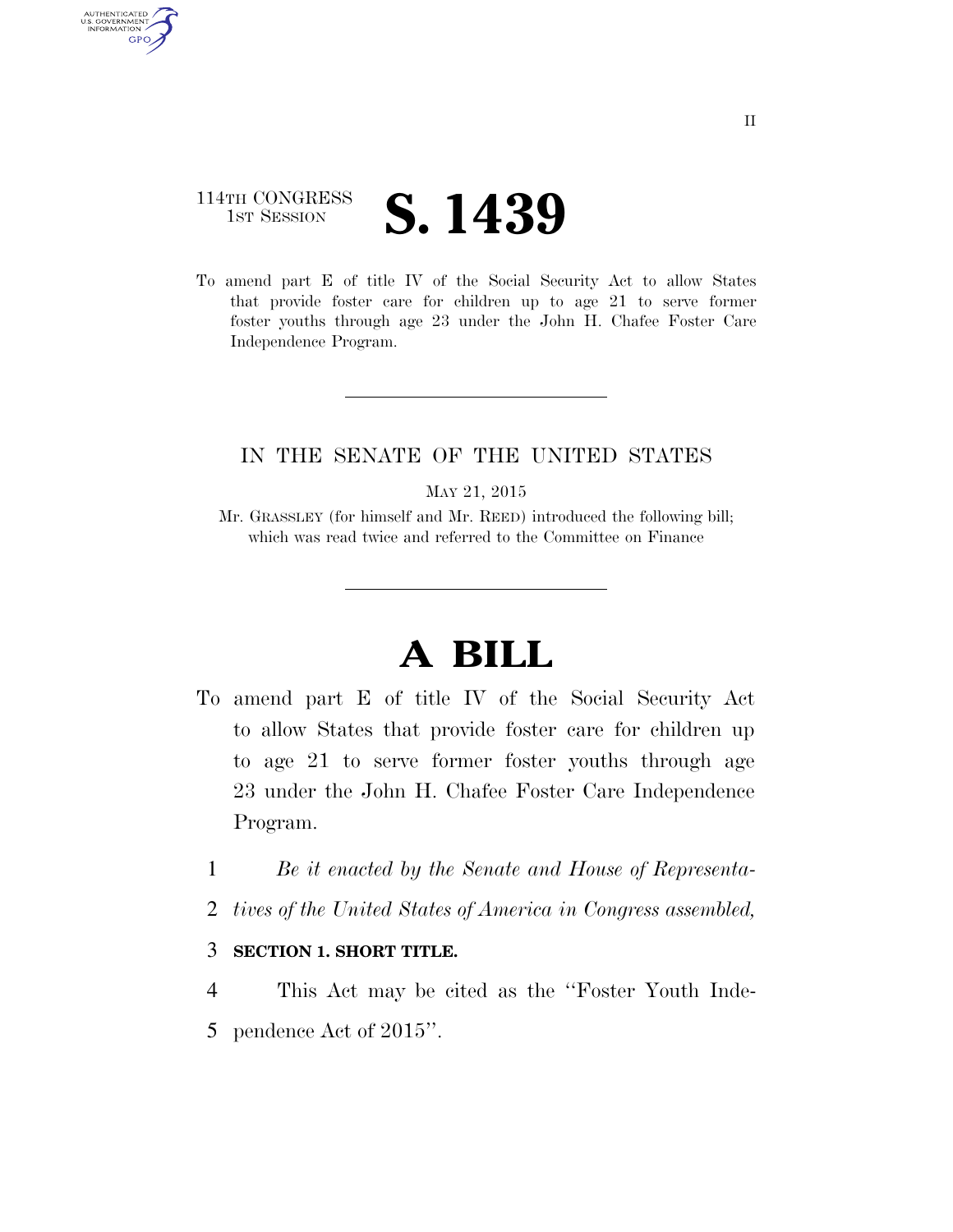| 1              | SEC. 2. AUTHORITY FOR CERTAIN STATES TO SERVE             |
|----------------|-----------------------------------------------------------|
| $\overline{2}$ | FORMER FOSTER YOUTHS UP TO AGE 23                         |
| 3              | UNDER THE JOHN H. CHAFEE FOSTER CARE                      |
| $\overline{4}$ | INDEPENDENCE PROGRAM.                                     |
| 5              | (a) IN GENERAL.—Section $477(b)(3)$ of the Social         |
| 6              | Security Act $(42 \text{ U.S.C. } 677(b)(3))$ is amended— |
| 7              | $(1)$ in subparagraph $(A)$ —                             |
| 8              | (A) by inserting " $(i)$ " before "A certifi-             |
| 9              | cation";                                                  |
| 10             | (B) by striking "children who have left fos-              |
| 11             | ter care" and all that follows through the pe-            |
| 12             | riod and inserting "youths who have aged out              |
| 13             | of foster care and have not attained age $21.'$ ;         |
| 14             | and                                                       |
| 15             | (C) by adding at the end the following:                   |
| 16             | "(ii) If the State has elected under section              |
| 17             | $475(8)(B)$ to extend eligibility for foster care up      |
| 18             | to age 21, or if the Secretary determines that            |
| 19             | the State agency responsible for administering            |
| 20             | the State plans under this part and part B uses           |
| 21             | State funds or any other funds not provided               |
| 22             | under this part to provide services and assist-           |
| 23             | ance for youths who have aged out of foster               |
| 24             | care that are comparable to the services and as-          |
| 25             | sistance such youths would receive if the State           |
| 26             | had made such an election, the certification re-          |